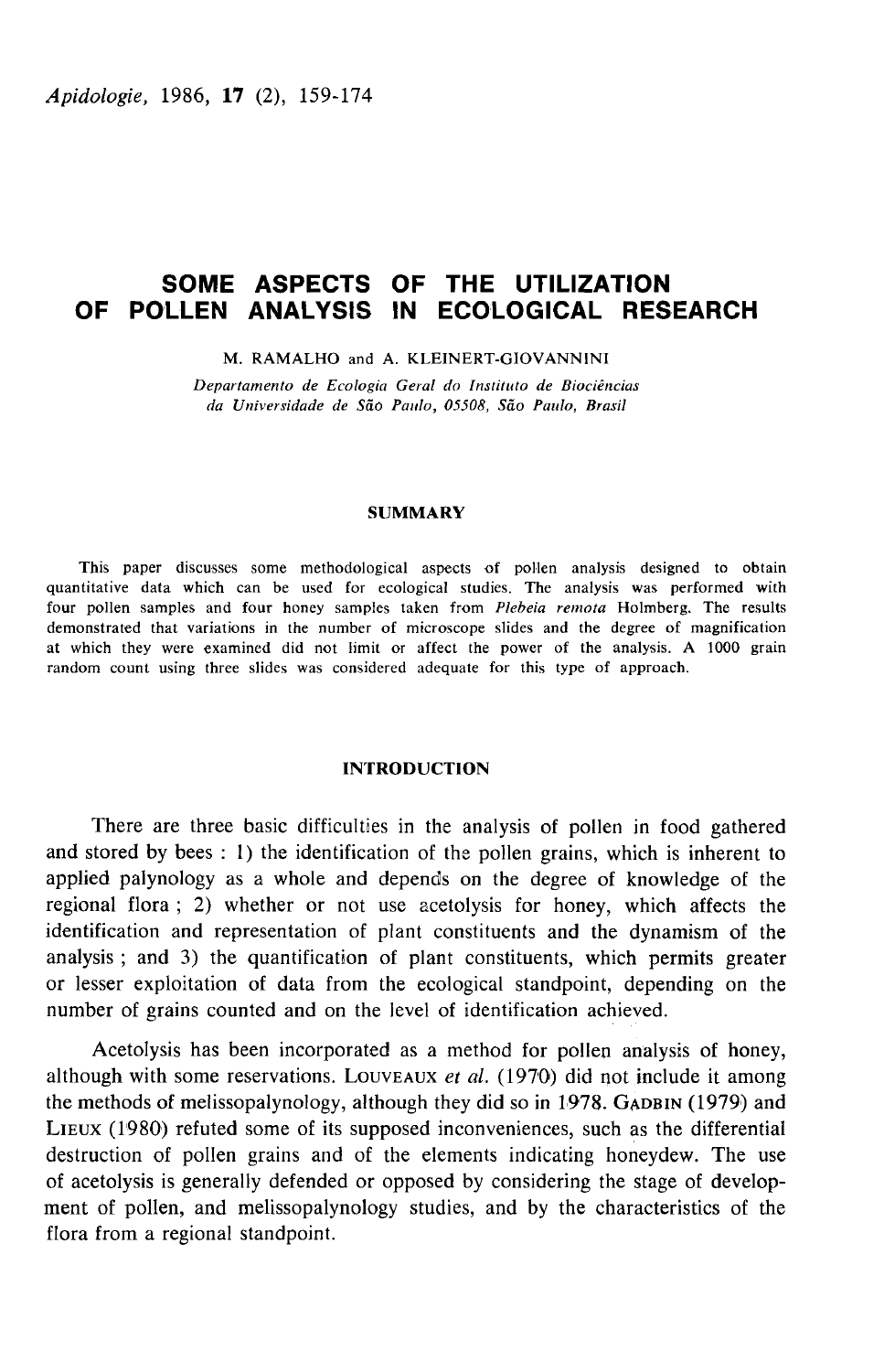M. RAMALHO, A. KLEINERT-GIOVANNINI<br>In Brazil, BARTH (1970 a, b, c, d, 1971) characterized the pollen content of honey from various regions without using acetolysis. IWAMA and MELHEM (1979)<br>honey from various regions without using acetolysis. IWAMA and MELHEM (1979) introduced this methodology by modifiving the technique of LOUVEAUX et al. (1970) to analyse honey from Tetragonisca angustula angustula Latreille. This was pionnering work, with a high degree of importance from the methodological standpoint.

Special attention must be paid to the quantification of plant constituents.<br>VERGERON (1964) used statistical calculations to determine the number of pollen The standpoint.<br>
Special attention must be paid to the quantification of plant constituents.<br>
VERGERON (1964) used statistical calculations to determine the number of pollen<br>
grains which should be counted in honey samples Special attention must be paid to the quantification of plant constituents.<br>VERGERON (1964) used statistical calculations to determine the number of pollen<br>grains which should be counted in honey samples in order to obtai quantitative methods which are generally accepted in melissopalynology, among them the establishment of pollen frequency classes based on counts of a small number of pollen grains (100-300). ENGELS and DINGEMANS-BAKELS (1980), and pionnering work, with a high degree of importance from the methodological<br>standpoint.<br>Special attention must be paid to the quantification of plant constituents.<br>VERGERON (1964) used statistical calculations to determine percentages for representation. Louveaux *et al.* (1970, 1978) presented various quantitative methods which are generally accepted in melissopalynology, among them the establishment of pollen frequency classes based on cou

The present paper deals with a methodology which is aimed at obtaining quantitative data for convenient exploitation from the ecological standpoint, based on the analysis of the pollen content of the food gathered by bees.

# MATERIAL AND METHODS

The colonies were kept at the Bee Laboratory of the Bioscience Institute of the University of Sao Paulo. The University campus is located in the urban region of Sao Paulo city, at longitude 46°43' West and latitude 23° 33' South, and at an altitude of 735-765 meters. The gardens of the Bioscience Institute have diversified native and foreign species of plants. The area also contains a small semi-deciduous forest of native species, covering aproximately 10 hectares.

Four pollen samples (Al-A4) and four honey samples (A5-A8), taken from three colonies of Plebeia remota Holmberg, were analyzed. The honey was collected using a disposable hypodermic<br>syringe (2-4 ml), and the pollen was collected with a pair of tweezers (3-5 g), depending on the<br>availability of food in the syringe  $(2-4$  ml), and the pollen was collected with a pair of tweezers  $(3-5)$  g), depending on the availability of food in the bees new storage pots.

The pollen samples were treated by the acetolysis method (ERDTMAN, 1960), and the honey samples by that of LOUVEAUX et al. (1970), as modified by IWAMA and MELHEM (1979). The amount Supples by that of LOUVEAUX *et ut.* (1970), as mounted by TWAMA and MELHEM (1979). The amount of sediment in the centrifuge tubes. A small block of glycerinated gelatin (approximately 2 mm<sup>3</sup>) such the centrifuge tubes. was immersed in the tube bottom so as to be covered by a thin layer. The block was divided up for use on three or four slides. This operation was reapeted three times so as to obtain a total of ten slides.

In the case of the pollen samples, since there was a large amount of sediment, a small proportion was used to prepare the slides. Care was taken to make sure the blocks of glycerinated gelatin came into contact with all the sediment.

The pollen grains were identified by comparing them with the materials from the pollen collections owned by the University of Sao Paulo Biosciences Institute (the site of collection)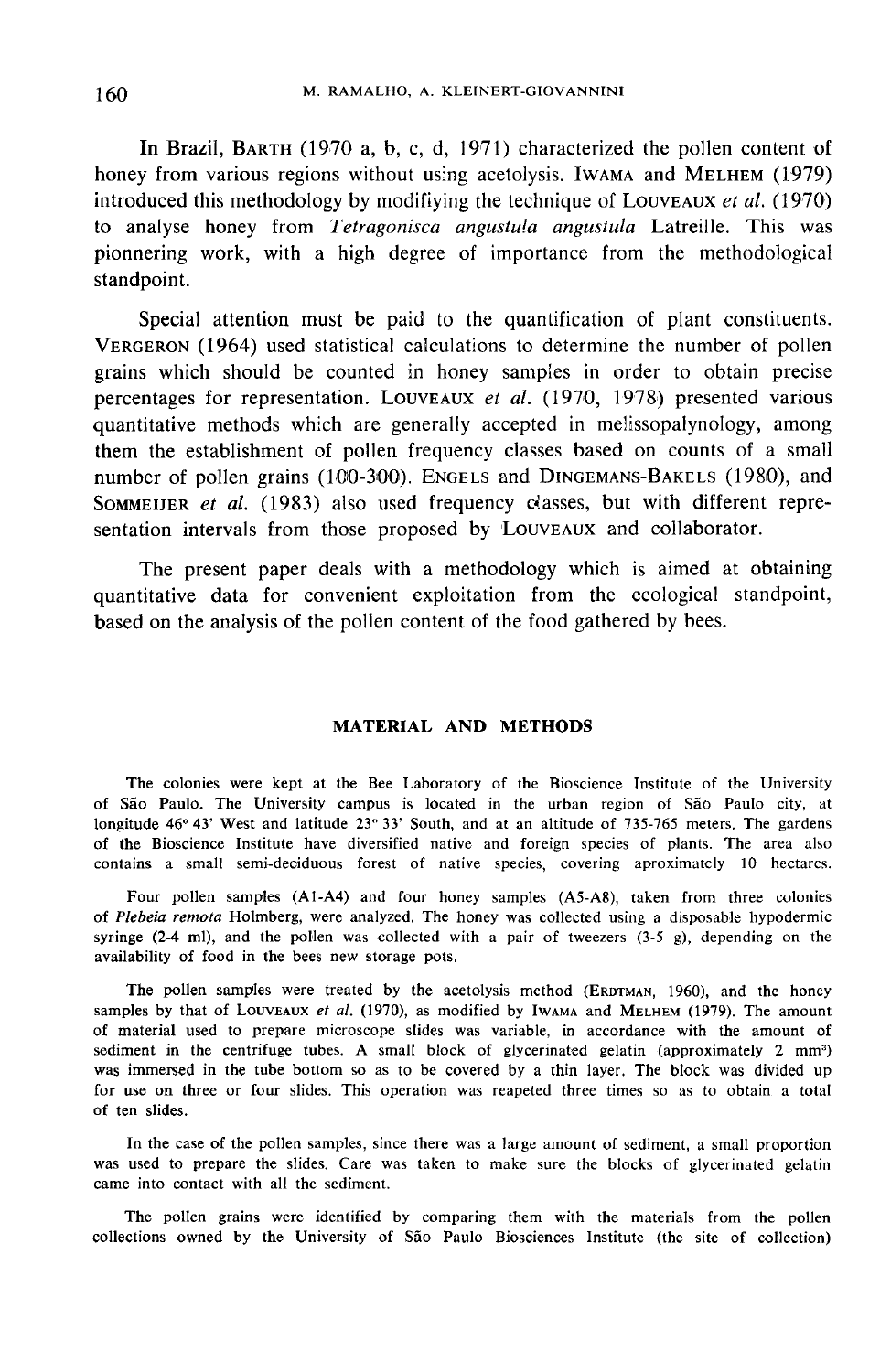and the Botanics Institute of the Sao Paulo State Secretariat for Agriculture, and by consulting the literature on regional work.

Percentages were calculated on the basis of a count of 1000 pollen grains, with a 0.06-0.07 confidence interval (VERGERON, 1964).

Concentration was estimated for each sample on the basis of a count of the pollen content of five fields per slide for four slides,magnified 400 times, together with the diversity of pollen types for the total content of three slides and 1000 units, for counts of three and ten slides at different degrees of magnification ( $I = 200$  times;  $II = 400$  times;  $III = 1000$  times).

The data were subjected to a homogeneity test to compare the percentage values of pollen types in the samples. The uniformity of occurence of the « c » pollen categories (pollen grains of different species) in  $\ll 1$  samples (counts in the situations considered) can be estimated by means of the distribution

$$
\sum_{i=1}^{1} \sum_{k=1}^{c} \frac{(0ik - Eik)^{2}}{Eik}
$$

which tends towards the distribution of chi-squared with  $(l-1) \times (c-1)$  degrees of freedom. Values for Eik are estimated by the mathematical expression :

$$
\frac{\text{E IIIik} + \text{E Xik}}{\text{n III} + \text{n X}} = \frac{\text{E' IIlik}}{\text{n III}}
$$

where : E IIIik + E Xik = total number of grains in category  $\ll$  c  $\gg$  observed in both samples of 7000 grains (X versus III slides ; magnification I versus II and II versus III);

 $E'$  IIIik  $=$  expected value for sample III (count on three slides or at different degrees of magnification) ;

 $n =$  number of grains counted in each sample.

NB : Pollen grains with frequency of less than 5 were put together into one category.

The Student's t-test (hypothesis test) for the difference between the population means when the samples are depending and paired (e.g. for each diversity value  $\langle Y \rangle$  in a count of 1000 grains on three slides there are corresponding analogous observations on ten slides) can be applied to the pollen diversity values observed for each count of a sample. In this case, the influence of the number of slides or of the degrees of magnification used for counts on the pollen grain diversity obtained can be estimated :

 $t = \overline{d}$  $s_{d}$ 

where : 
$$
d_i = Y_{111} - Y_{xi}
$$
  
\n
$$
\bar{d} = \frac{d_i}{n}
$$
\n
$$
\sum_{i=1}^{n} (d_i - d)^2
$$
\n
$$
s_d^2 = \frac{i}{n} = 1
$$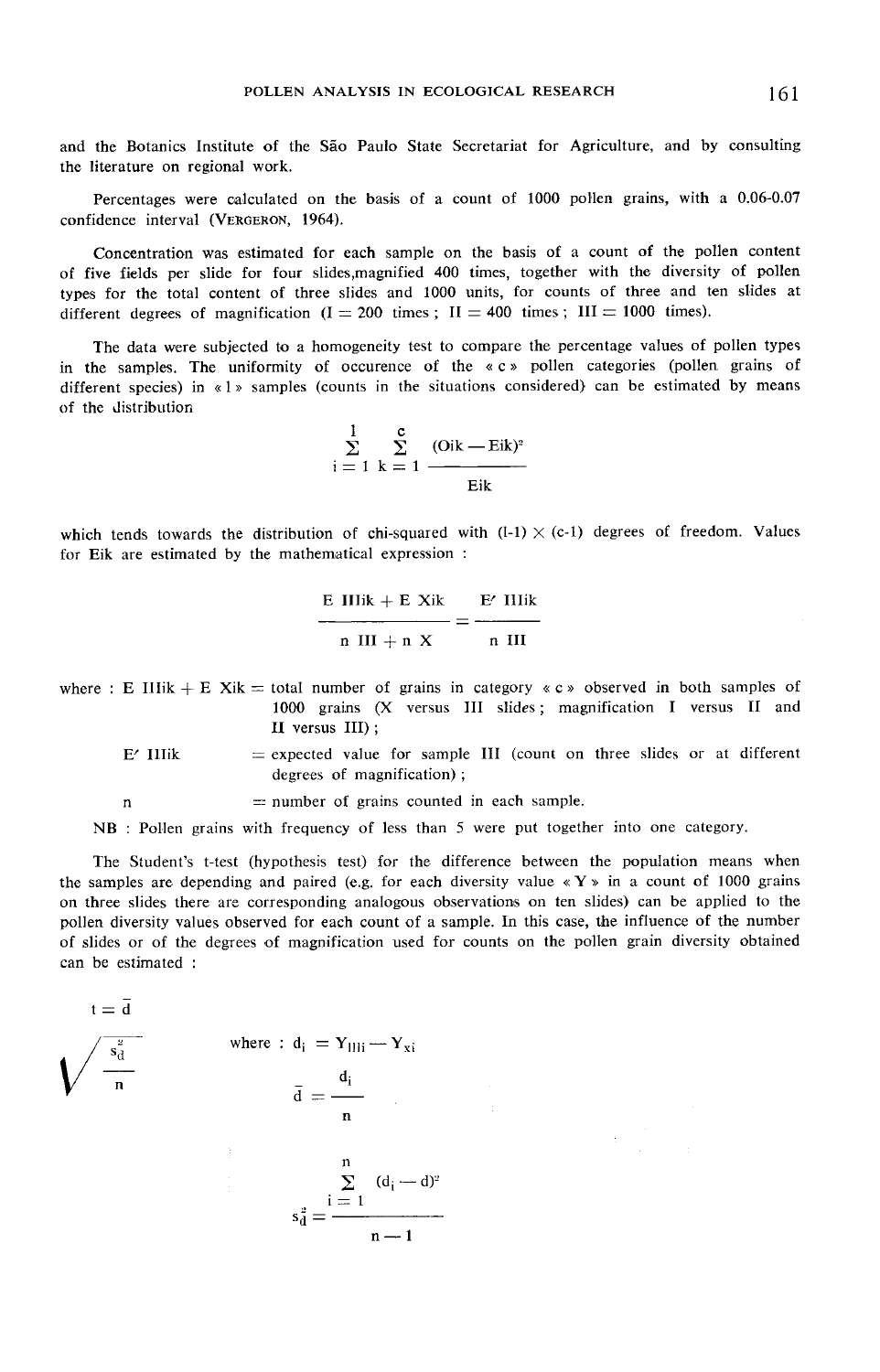| and ten $(X)$                       | res not id.       |
|-------------------------------------|-------------------|
| $\epsilon$ (II)<br>í<br>nree        | $d.i. = specific$ |
| on tr<br>and counts                 | $\vdots$<br>Î.    |
|                                     | and               |
| $\frac{1}{\sqrt{2}}$<br>.<br>.<br>. | í                 |

|                                                                     |                     |              | $\mathbf{z}$ |       | $\lambda$ 3 |          | $\mathsf{A}4$ |      | A5               |        | A6      |          | $\lambda$ 7 |               | A8    |        |
|---------------------------------------------------------------------|---------------------|--------------|--------------|-------|-------------|----------|---------------|------|------------------|--------|---------|----------|-------------|---------------|-------|--------|
|                                                                     | $\overline{A}$<br>Щ | $\mathsf{x}$ | $\mathbf{H}$ | ×     | $\equiv$    | ×        | E             | ×    | $\Xi$            | ×      | $\Xi$   | $\times$ | $\Xi$       | ×             | $\Xi$ | ×      |
| Gomphrena type<br>Amaranthaceae                                     |                     |              |              |       |             |          |               |      |                  |        | 0.29    | 0.53     | $^{+}$      | $+$           |       |        |
| Schinus terebintifolius<br>Lythraea molleoides<br>Anacardiaceae     |                     |              | $^{+}$       |       | 0.09        | $0.08\,$ | 1.76          | 2.19 |                  |        |         |          | $+ +$       | $+5.35$       | 0.10  | $\div$ |
| Tetrapanax papyrife-<br>Araliaceae<br>rum                           |                     |              |              |       |             |          |               |      | 0.10             | $^{+}$ |         |          |             |               |       |        |
| Impatiens balsamina<br>Impatiens sultanii<br>Balsaminaceae          |                     |              | $+ +$        | $+ +$ | 4.81        | 4.18     |               |      |                  |        |         |          |             |               | $+$   | $+$    |
| Ambrosia polystachya<br>Vernonia sp<br>Compositae<br>$\overline{a}$ |                     |              |              |       | 0.27        | 0.51     |               |      |                  |        | $+$     | $^{+}$   | $\ddag$     | $^{+}$        | 0.10  | 0.09   |
| $\,$ sp $\,$ 2<br>${\rm sp}$ 1                                      | $\pm$               | $+$          |              |       |             |          |               |      | $\ddag$          | $^{+}$ |         |          |             |               |       |        |
| Muntingia calabura<br>Elaeocarpaceae                                |                     |              | 0.70         | 0.39  | 1.45        | 1.18     |               |      |                  |        |         |          |             |               | 0.58  | 0.09   |
| Rhododendron<br>indicum<br>Ericaceae                                |                     |              |              |       |             |          | 0.46          | 0.96 |                  |        | $\!+\!$ | $+$      | 0.36        | $\frac{18}{}$ |       |        |
| Ricinus communis<br>Euphorbiaceae<br>Alchornea sp                   | 0.09                | 0.09         |              |       | 0.45        | 0.08     |               |      | $0.10$<br>$0.10$ | 0.26   | $+$     | 0.09     | 0.09        | 0.09          | 2.78  | 1.76   |
| Actinostemon s.l.<br>Croton sp                                      | $\pm$               | $+$          |              |       | $\! + \!$   | $\! +$   |               |      |                  |        | $^{+}$  | 0.09     | 0.27        | 0.18          |       |        |
| Gramineae<br>$\ddot{a}$                                             |                     |              |              |       |             |          |               |      |                  |        |         |          | $^{+}$      |               |       |        |

162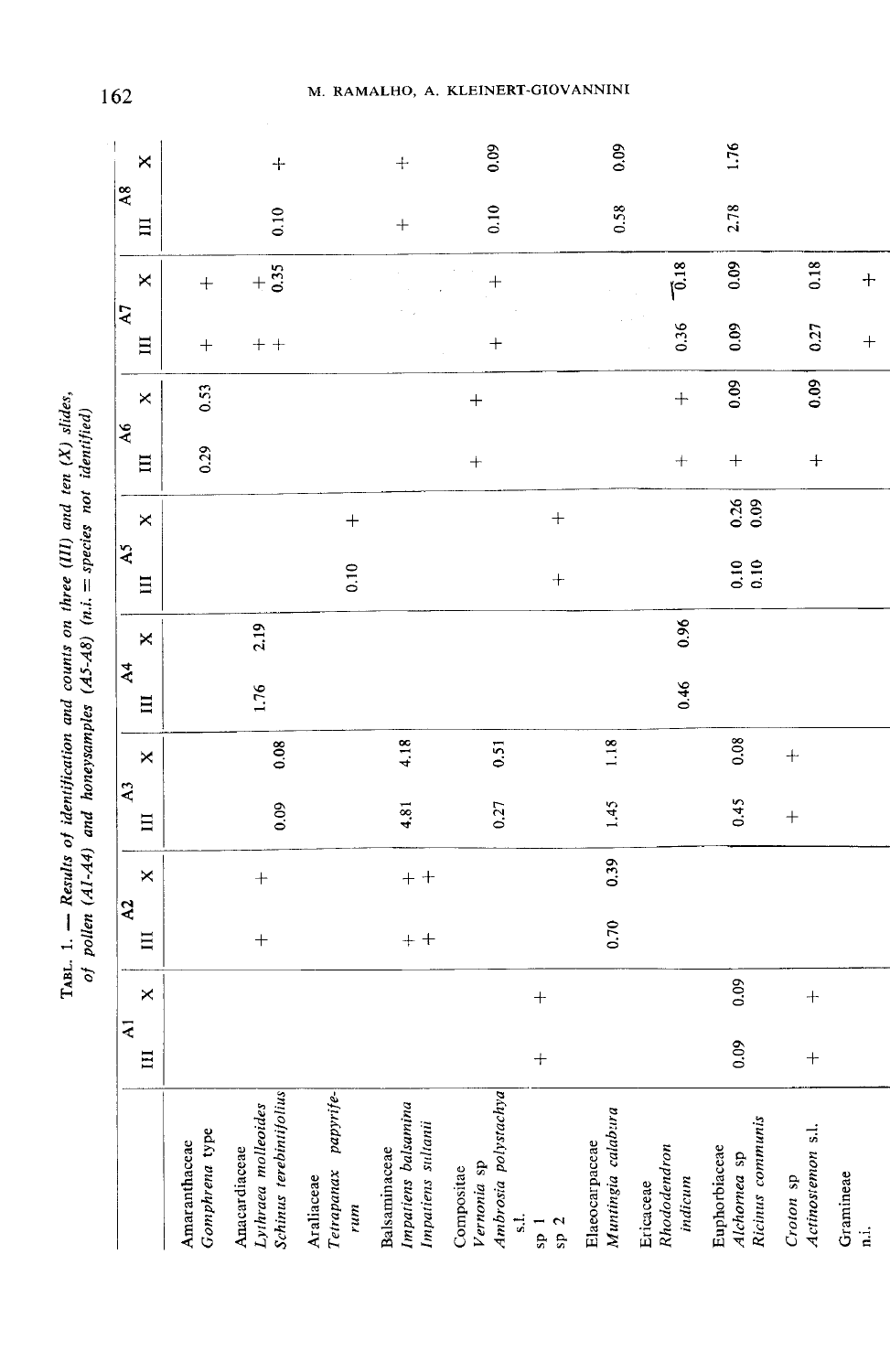|                                                                     | $\mathbf{z}$     |                | $\lambda2$     |                | $\overline{A}3$ |            | $\overline{A}4$ |                | AS                    |                   | A6                         |          | $\Delta$        |          | $\mathsf{A}8$      |                  |
|---------------------------------------------------------------------|------------------|----------------|----------------|----------------|-----------------|------------|-----------------|----------------|-----------------------|-------------------|----------------------------|----------|-----------------|----------|--------------------|------------------|
|                                                                     | 目                | $\times$       | 日              | $\times$       | $\Xi$           | ×          | $\Xi$           | $\times$       | $\Xi$                 | $\times$          | $\Xi$                      | $\times$ | $\Xi$           | $\times$ | 日                  | ×                |
| Tis pseudacorus<br><b>Iridaceae</b>                                 | $+$              | $^{+}$         |                |                | $\ddot{}$       | $^{+}$     |                 |                |                       |                   |                            |          |                 |          | 0.29               | 0.35             |
| Trythrina speciosa<br>eucaena glauca<br>Leguminosae                 |                  |                | 0.40           | 0.77           | 0.18            | 0.42       | 1.21            | $0.09$<br>1.31 |                       |                   | $rac{1}{6}$                | $+ +$    | 0.18            | 0.35     |                    |                  |
| Vimosa bimucronata<br>Mimosa daleoides<br><sup>p</sup> iptadenia sp | $\frac{1}{0.27}$ | $0.09$<br>0.26 | $\ddot{}$      | $+$            | $^{+}$          | $\ddot{+}$ |                 |                | I                     | 0.09              | 0.29                       | 0.17     | 0.45            | 0.18     | $6.58$<br>$+$ $58$ | $0.26$<br>$+ 61$ |
| Myroxylon balsamum<br>Tipuana speciosa<br>parahybum<br>Schizolobium |                  | $^{+}$         | $+\frac{6}{6}$ | $+\frac{8}{6}$ |                 |            |                 |                |                       |                   |                            |          | $^{+}$          | $^{+}$   | $^{+}$             | $+$              |
| Asparagus s.l.<br>Liliaceae                                         |                  |                | 34.21          | 30.47          |                 |            | 3.99            | 2.36           | $^{+}$                | $\ddot{}$         | 1.72                       | 1.41     | 2.94            | 2.84     | 62.20              | 64.09            |
| Struthanthus sp<br>oranthaceae                                      | 0.09             | $^{+}$         | $+$            | $\ddot{}$      | $\ddot{+}$      | $+$        |                 |                |                       |                   | 0.19                       | 0.17     | 0.09            | 0.09     | $1.34$<br>0.77     | $1.67$<br>0.88   |
| Byrsonima intermedia<br>Malpighiaceae                               |                  |                |                |                | 1.45            | 2.53       |                 |                |                       |                   |                            |          |                 |          |                    |                  |
| Melastomataceae<br>Tibouchina sp                                    | $+$              | $^{+}$         |                |                |                 |            |                 |                |                       |                   |                            |          |                 |          | 0.10               | 0.26             |
| Meliaceae                                                           |                  |                | 0.40           | 0.39           |                 |            | 14.75           | 23.47          | $+$                   | $+$               |                            |          | 0.53            | 0.71     |                    |                  |
| Cecropia sp<br>Могасеае                                             | $7.52$<br>0.57   | 11.56<br>1.47  | 56.95          | 58.44          | 80.96           | 76.58      |                 |                |                       |                   |                            |          |                 |          | 8.72               | 9.66             |
| Soroceae ilicifolia<br>Morus nigra                                  |                  |                | 0.40           | $+$            |                 |            | $\ddot{}$       | 0.09           | $\frac{0.29}{0.29}$ + | $+\frac{15}{9}$ + | $0.10$<br>$2.11$<br>$5.17$ | $+3.38$  | $\frac{9}{2}$ + | $0.34 +$ | 0.10               | $+$              |

TABL.  $1 - (suit)$ 

POLLEN ANALYSIS IN ECOLOGICAL RESEARCH

163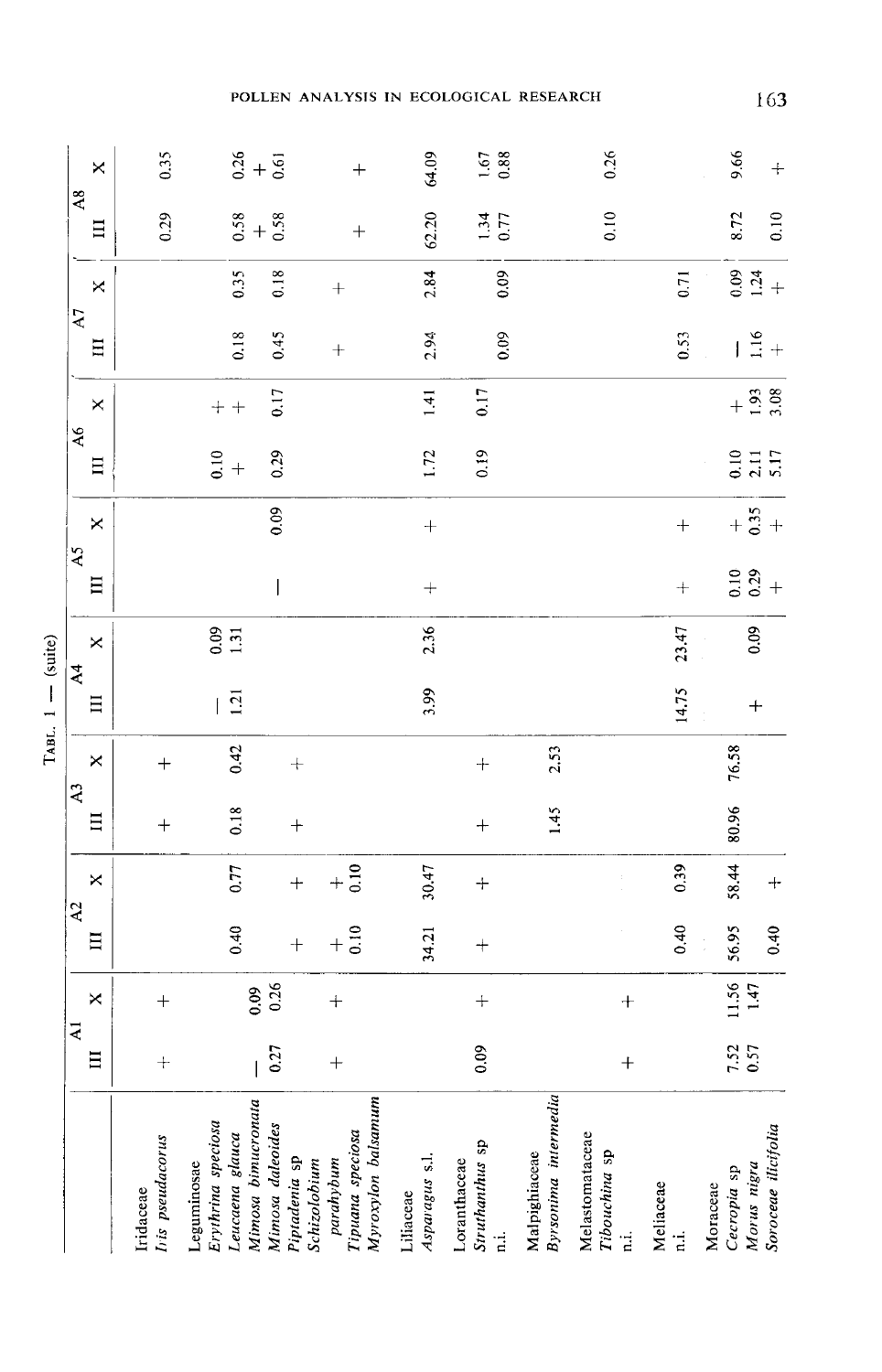|                                                                                |                                 |                     |                |          |                |              | Тавг. 1 -                  | (suite)            |                |       |                 |            |                  |            |                   |                  |
|--------------------------------------------------------------------------------|---------------------------------|---------------------|----------------|----------|----------------|--------------|----------------------------|--------------------|----------------|-------|-----------------|------------|------------------|------------|-------------------|------------------|
|                                                                                | $\overline{a}$                  |                     | A <sub>2</sub> |          | $\mathbf{A}^3$ |              | $\overline{A}$             |                    | A <sub>5</sub> |       | $\overline{A6}$ |            | A7               |            | $\overline{AB}$   |                  |
|                                                                                | Ξ                               | $\times$            | $\Xi$          | $\times$ | Ħ              | ×            | $\Xi$                      | $\times$           | $\equiv$       | ×     | $\Xi$           | ×          | $\equiv$         | ×          | $\Xi$             | $\times$         |
| Eucalyptus spp<br>Psidium s.l.<br>Myrtaceae                                    | 5<br>$\overline{3}$             | 76.69               | 6.74           | $6 +$    | 7.08<br>1.36   | 8.68<br>2.27 | 52.70                      | 45.01              | 86.52          | 84.80 | 75.00           | 76.60      | 79.59            | 79.78      | 17.36             | 15.54            |
| Archontophoenix sp<br>Palmae                                                   | 7.07                            | 7.68                | 0.10           | 0.19     | 1.81           | 2.78         | 17.16                      | 17.69              | 12.42          | 14.41 | 7.76            | 8.09       | 13.99            | 13.74      | 3.07              | 3.78             |
| Hovenia dulcis<br>Rhamnaceae                                                   |                                 |                     |                |          | 0.09           | $+$          |                            |                    |                |       |                 |            |                  |            | 0.67              | 0.61             |
| Cirrus sp<br>Rutaceae                                                          |                                 |                     |                |          |                |              |                            |                    | 0.10           | $+$   | $\ddot{+}$      | $+$        | 0.27             | $^{+}$     | 0.38              | 0.09             |
| Serjania type<br>Sapindaceae                                                   |                                 |                     |                |          | $^{+}$         | $\!+\!$      | 1.86                       | 2.28               |                |       | 0.10            | 0.17       | $\div$           | 0.09       | 0.10              | $\! + \!$        |
| Solanaceae<br>$\ddot{a}$                                                       |                                 |                     |                |          |                |              |                            |                    | 0.10           | $+$   |                 |            | $^{+}$           | $\ddot{+}$ |                   |                  |
| Sterculiaceae<br>Dombeya sp                                                    |                                 |                     |                |          |                |              |                            |                    |                |       |                 |            | $\boldsymbol{+}$ | $+$        |                   |                  |
| Trema micrantha<br>Ulmaceae<br>$\vec{a}$                                       | $\frac{8}{3}$ $\frac{6}{3}$ + + | $+\frac{6}{61}$ + + |                |          |                |              | $1.48$<br>$3.80$<br>$0.83$ | $0.50$<br>$0.44$   | 0.10           | $+$   | 6.51            | 7.39       |                  | 0.18       |                   |                  |
| م<br>4<br>$\mathbf{\hat{c}}$<br>i.<br>$\vec{a}$<br>$\ddot{a}$                  |                                 |                     |                |          |                |              |                            |                    | 0.10           | $+$   | $\ddot{}$       | $\ddot{+}$ |                  |            | $rac{1}{6}$       |                  |
| S<br>$\bullet$<br>$\overline{r}$<br>n.i. 8<br>$\ddot{a}$ .<br>Ë,<br>$\ddot{a}$ |                                 |                     |                |          |                |              |                            |                    |                |       | 648             | $6.26 +$   | 0.09             | $+$        | $+ + \frac{8}{6}$ | $+\frac{8}{9}$ + |
| Pinaceae<br>Pinus sp                                                           | $+$                             | $+$                 |                |          |                |              | $+$                        | $\hspace{0.1mm} +$ |                |       | 0.19            | $\ddot{}$  | $+$              | $+$        |                   |                  |
| ð<br>counted<br>Number                                                         | grains 1103                     | 1159                | 994            | 1037     | 1103           | 1187         | 1078                       | 1142               | 1039           | 1145  | 1044            | 1137       | 1122             | 1129       | 1043              | 1139             |

164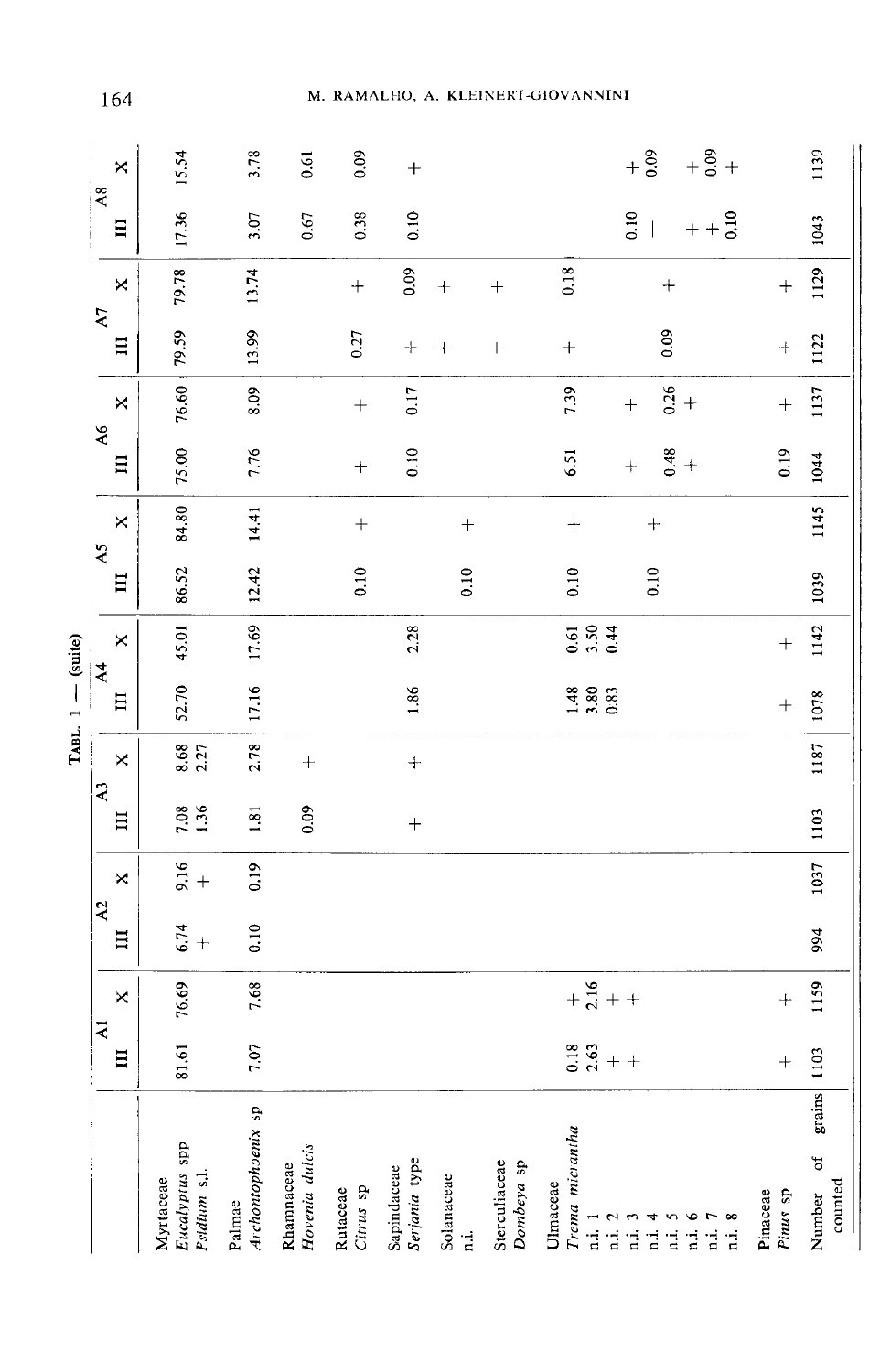### RESULTS

Table 1 lists the data on identification and counts. The number of unidentified pollen grains is due in part to the present state of knowledge about pollen from the local flora. The Eucalyptus species were grouped together owing to the difficulty of differentiating them during counting, although during the identification stage this was possible. Hybridization is very common with this genus, however, so that pollen grains from it have characteristics which cannot easily be individualized at a specific level.

Considering pollen types with a representation of over 10  $\%$ , the percentage variation between counts on three and ten slides can be explained as due to chance. The deviations obtained are close to the limits of the confidence interval Considering pollen types with a<br>variation between counts on three<br>chance. The deviations obtained are<br>(0.06-0.07) and are thus acceptable.

In sample A4, the irregular movement of the grains on the slide probably increased the variability of the representation of the species. The size of pollen from Meliaceae (Cabralea s.l.) (with a polar view equal to 40  $\mu$ m and equatorial view to 43 and 38  $\mu$ m) and Archontophoenix (58  $\times$  34  $\mu$ m) make a sufficient contrast with that of *Eucalyptus* (approximately 25  $\mu$ m); in particular, the « cubic » form of the first type makes it more susceptible to barriers to movement. This situation favours and accumulation of larger grains near the areas where the glycerinated gelatin touches the slide ; once the cover slip has been placed in position, the Eucalyptus pollen grains rapidly accompany the spreading movements, whereas this is not the case with the other two types. It can be assumed that the effects of this differentiated distribution become more intense as the number of subsamples on each slide are reduced (fewer fields used for counting). In this case, a count of ten slides would be more susceptible to sampling errors.

The following results were obtained from applying the homogeneity test to the values from counts on III and X slides :

| Sample         | d.f. | $\chi^2$ | $\chi^2_{\rm C}$ |
|----------------|------|----------|------------------|
| A <sub>5</sub> | 2    | 1.176    | 5.991            |
| A2             |      | 3.226    | 7.815            |
| A <sub>1</sub> |      | 8.885    | 11.070           |
| A7             |      | 0.178    | 11.070           |
| A6             | 6    | 3.815    | 12.592           |
| A <sub>3</sub> |      | 6.133    | 15.507           |
| A8             | Ω    | 5.509    | 16.919           |
| A <sub>4</sub> | 9    | 19.937   | 16.919           |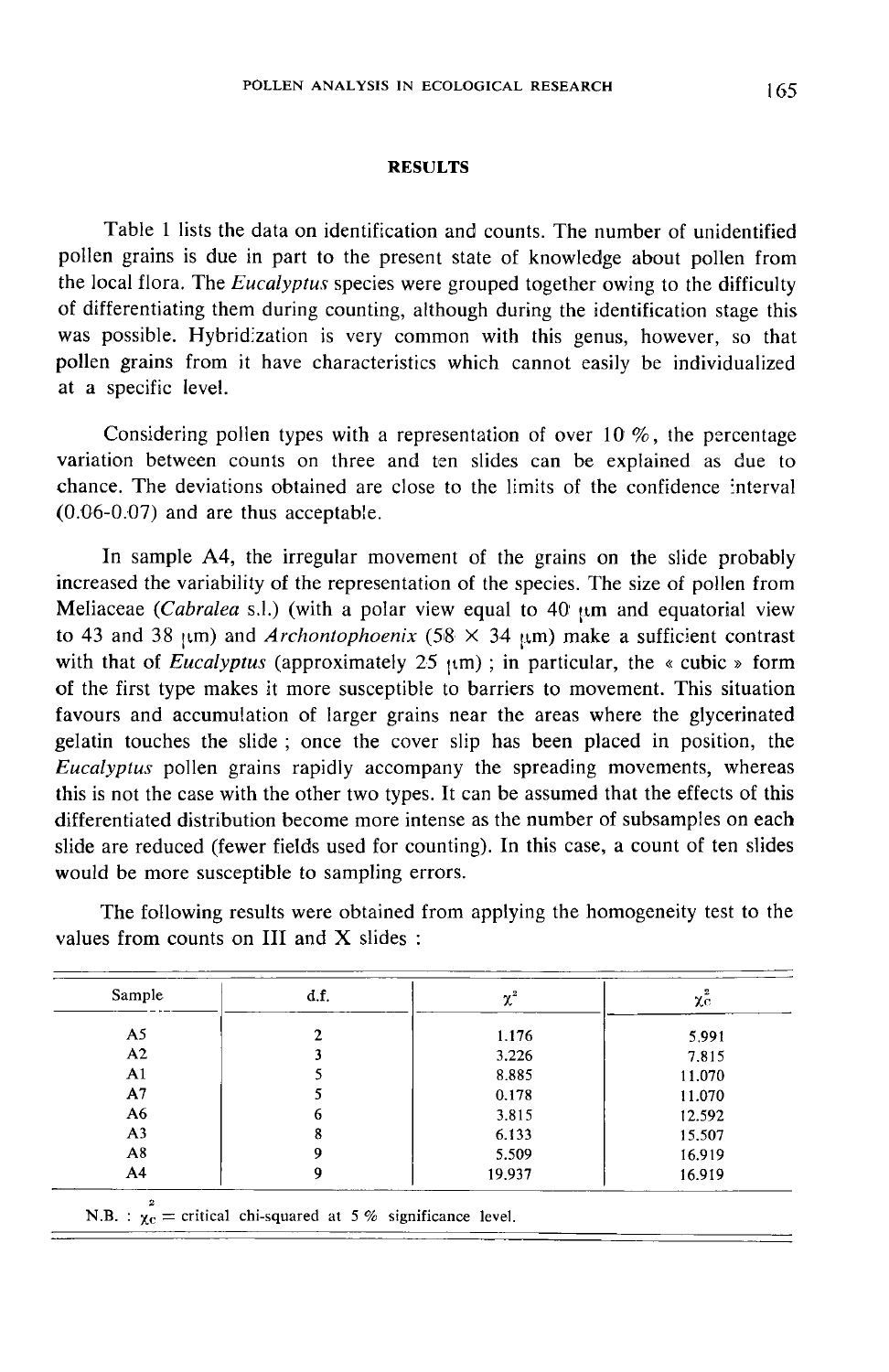We accept the hypothesis that both methods of counting are homogeneous. Sample A4 is an exception (this can be explained by the high degree of heterogeneity in the distribution of pollen grains on the slides, as already mentioned, and should not be put down to the methodology under discussion in this paper).

Table 2 highlights some quantitative parameters. It was found that the total evaluation of the pollen content of three slides led to an overestimation of the diversity in the samples, since the count values were far smaller. On the other hand, there were no significant fluctuations in diversity when comparing results from ten and three slides, which could be explained as caused solely by the use of this methodological parameter. The estimated pollen grain concentration shows that there were significant variations between samples (1.6-92.6 grains per field). This might have an effect on the diversity and percentages of pollen grains counted.

| Samples        | Total | III | x  | Mean concentration |
|----------------|-------|-----|----|--------------------|
| A <sub>1</sub> | 17    |     |    | 33                 |
| A2             | 16    |     |    | 40                 |
| A <sub>3</sub> | 17    |     |    | 93                 |
| A <sub>4</sub> | 13    |     | 13 | 14                 |
| A5             | 15    | 11  |    | 10                 |
| A6             | 22    | 14  |    | 55                 |
| A7             | 25    | 13  | 15 | 37                 |
| A8             | 25    | 20  | 17 |                    |

TABL. 2.  $-$  Distribution of pollen grains in samples : number of pollen types observed in total content of three slides and in counts of 1000 units in three (III) and ten  $(X)$  slides; mean concentration of samples (number of grains per field, magnified 400 times)

When the t-test (hypothesis test of the difference between the population means) was applied to the pairs of diversity values (diversity of pollen types for counts on three and ten slides) in table 2, the results was  $t = 1.214$ . The critical value was obtained at a significance level of 5 % with 7 degrees of freedom :

$$
t_{\rm c} = 2.365
$$

Figure 1 shows an attempt to correlate the « concentration » of pollen grains on the slides with the reduction of types observed in the counts (expressed in percentage). However, it would be possible to use the number of species with pollen representation of less than 1 % to correct the distribution of points in this figure. As a comparative example, samples A3 and A7 show, in the former case, a smaller range of pollen types apparently counterbalancing the effect of a high « concentration p. The variation would seem to increase as the concentration increases. Sample A7 (which countained 21 pollen types with less than 1 % and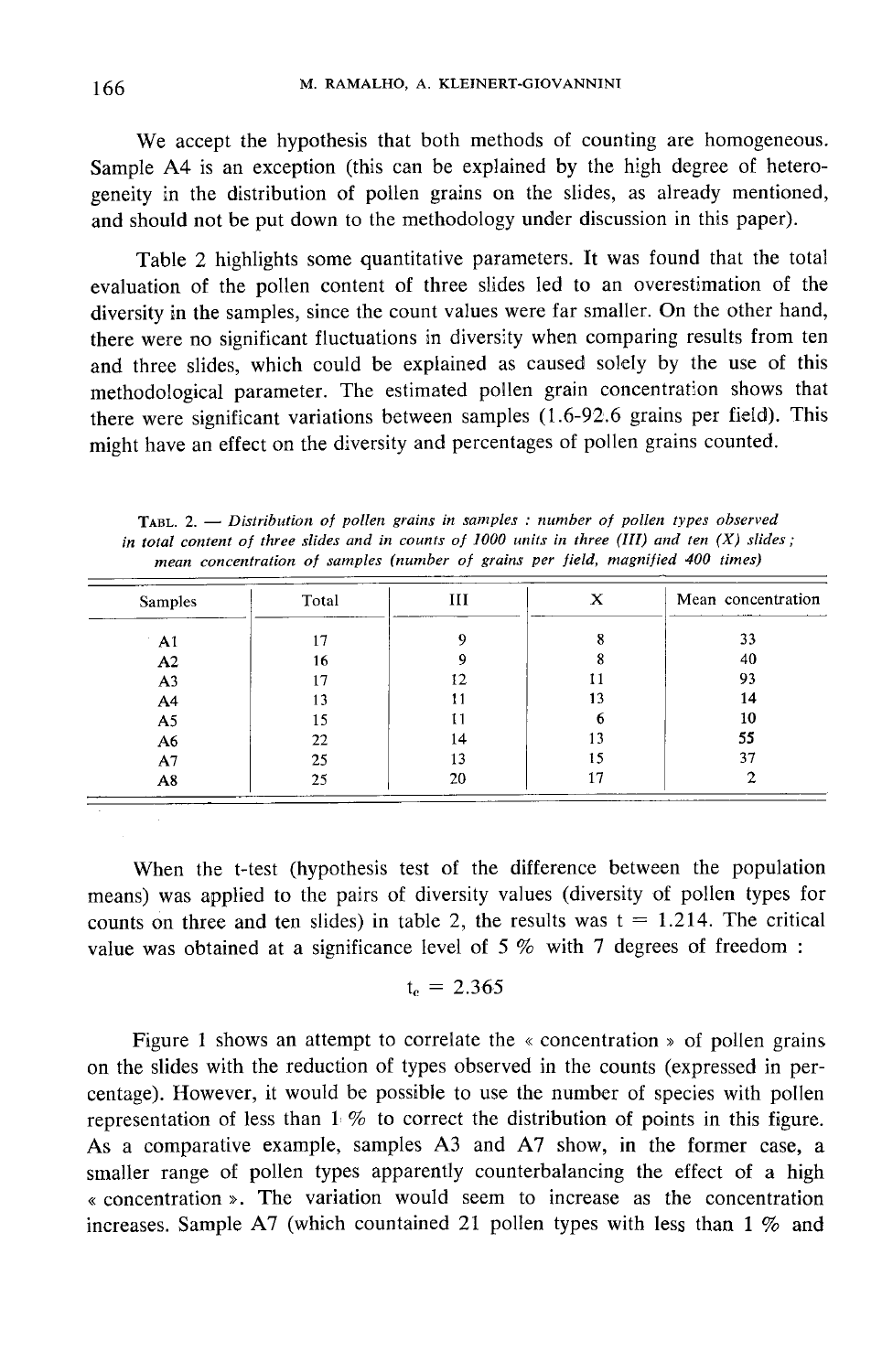

FIG. 1. - Variation in the number of pollen types  $(\%)$ when results of counts of three slide are compared with total observed on three slides in terms of mean pollen concentration of samples

« medium concentration p) was selected to estimate the influence of the increase - of the microscope field on percentage values and the occurence of pollen types on three sets of slides.

The results given in table 3 show that the 1000-grain count tends to conceal any existing percentage discrepancies which might crop up owing to the use of different degrees of magnification of the microscope field for different counts. Furthermore, no significant difference was observed in the pollen type diversity over the three groups of slides (table 4). This demonstrates the good sampling representation of each group.

The homogeneity test was applied to the data in table 3 taking as a reference the results obtained in the count with magnification II (400 times). In other words,  $\kappa$  c » categories were compared at I  $\times$  II and II  $\times$  III.

| Magnification   | u.ı. | $\sim$ <sup>2</sup> |        |
|-----------------|------|---------------------|--------|
| $I \times II$   |      | 0.925               | 11.070 |
| $II \times III$ |      | 2.817               | 11.070 |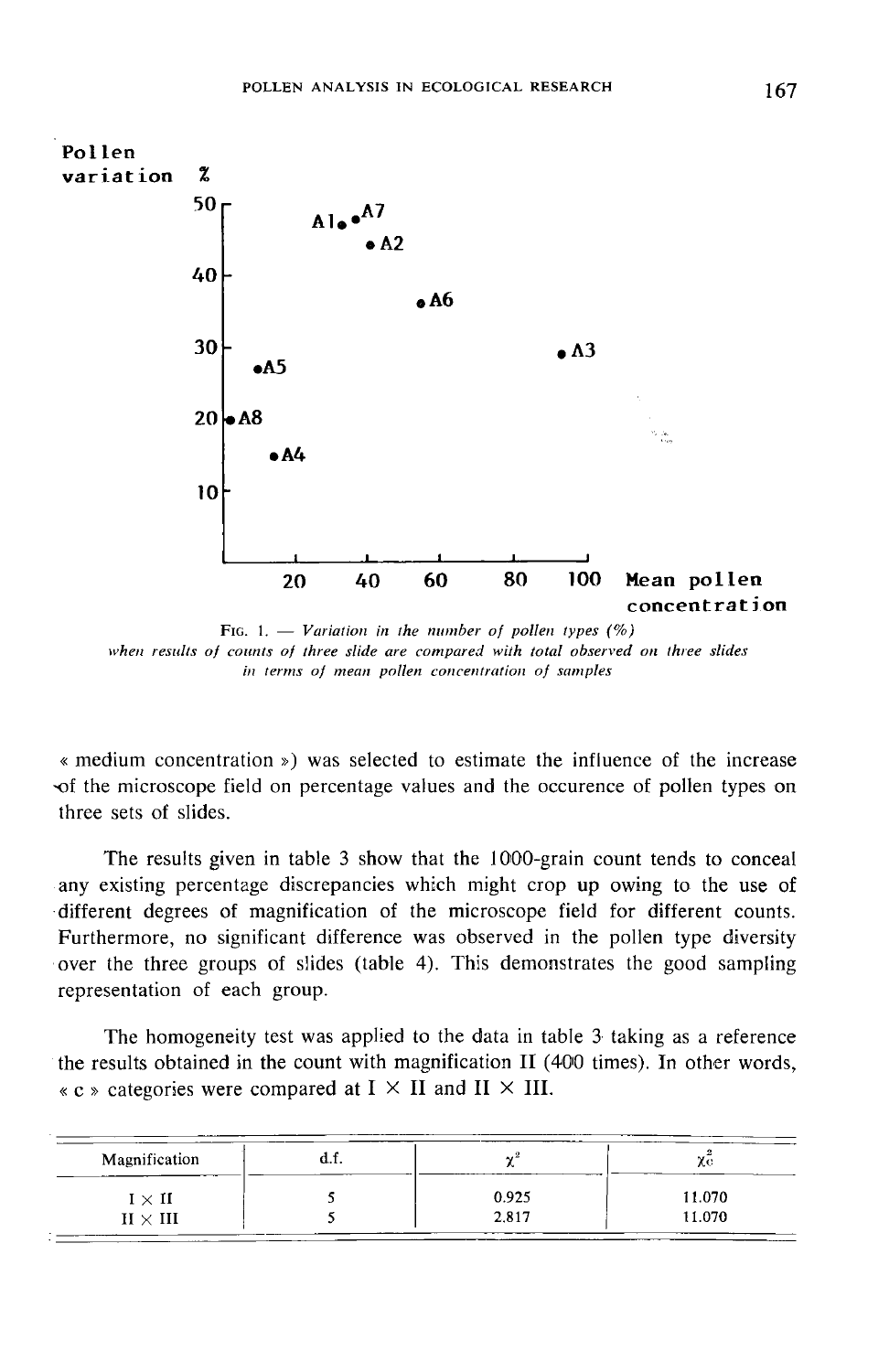TABL. 3. --- Percentages of pollen types in counts of sample  $A7$  at different degrees of magnification  $(I = 200$  times;  $II = 400$  times;  $III = 1000$  times;  $n = number$  of grains counted;  $n.i = species$  not identified)

|                    |       |       | ш     |
|--------------------|-------|-------|-------|
| Eucalyptus spp     | 77,35 | 77,17 | 76,75 |
| Archontophoenix sp | 12,67 | 13,97 | 15,83 |
| Asparagus s.l.     | 4,51  | 3,95  | 3,51  |
| Meliaceae (n.i.)   | 1,54  | 1,16  | 1,00  |
| Morus nigra        | 1,44  | 1.56  | 0,60  |
| Other              | 2,49  | 2,21  | 2,30  |
| $\mathbf n$        | 1042  | 1038  | 998   |

TABL. 4.  $-$  Number of pollen types observed in counts of three slide groups in sample  $A7$ at different degrees of magnification

|         |             |             | ПT          |
|---------|-------------|-------------|-------------|
| Slides  |             |             |             |
| 1, 2, 3 | $(980)$ 15  | $(1017)$ 13 | $(1008)$ 15 |
| 4, 5, 6 | (1006) 15   | $(988)$ 14  | $(1011)$ 17 |
| 7, 8, 9 | $(1042)$ 14 | $(1038)$ 14 | $(998)$ 14  |

Obs. : The numbers in paranthesis indicate the amount of counted grains.

We accept the hypothesis that the results do not depend on the degree of magnification used when counting.

The t-test for the diversity values (table 4) observed at different degrees of magnification (taking degree II as a reference point) gave the following results :

| Magnification                   | ____  | $\sim$  |
|---------------------------------|-------|---------|
| $\textbf{I} \times \textbf{II}$ | 1.733 | 4 3 0 3 |
| $II \times III$                 | L.900 | 4.303   |

We accept that the difference between the diversity values depending on the methodology used (number of slides and different degrees of magnification) is not significant.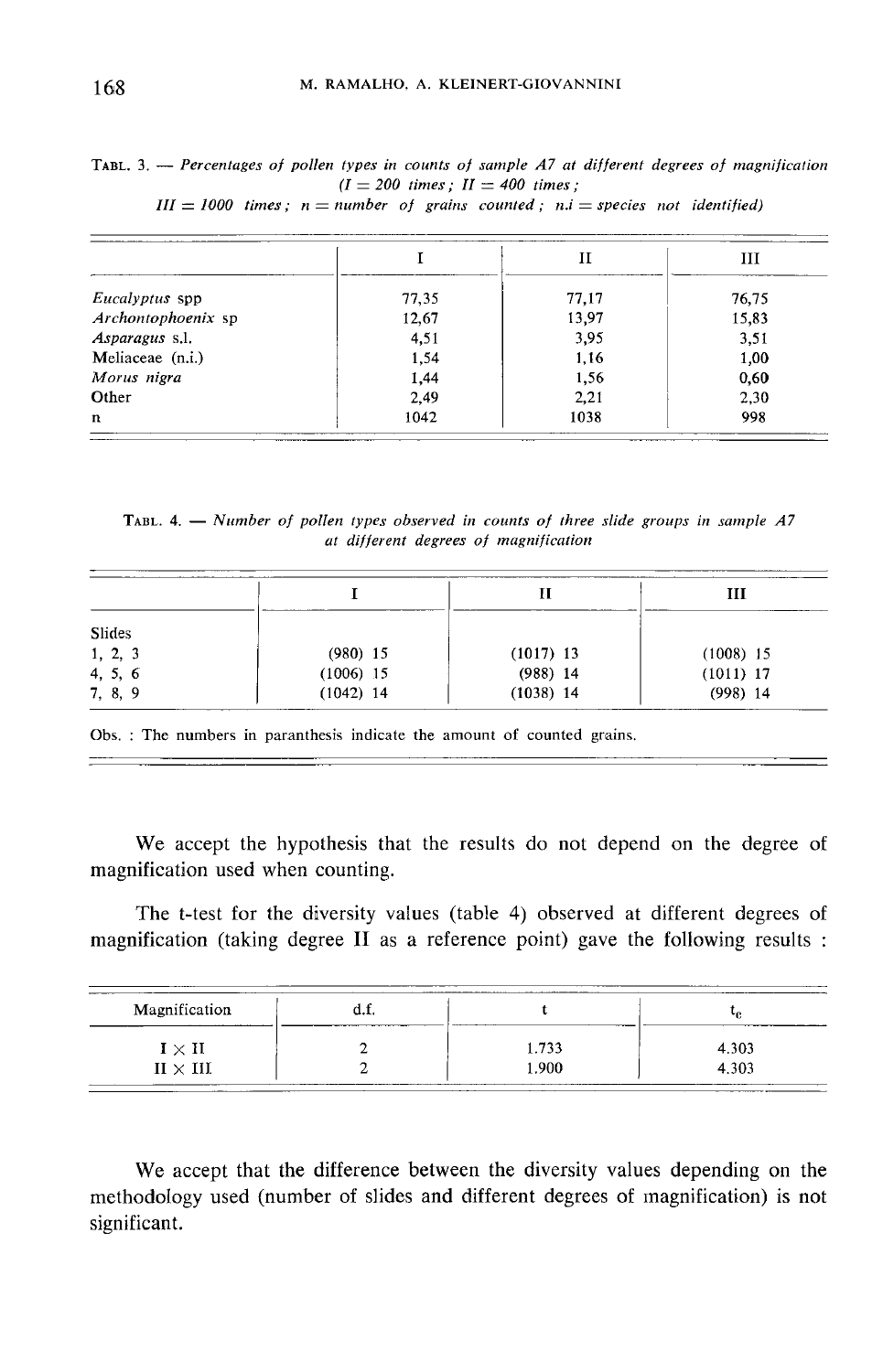### DISCUSSION

The utilization of acetolysis was chosen in view of the fact that a negligible number of cases presented problems when the reference slide collection of over 400 species of angiosperms in the area was being established. Few pollen grains became transparent or appeared fragmented on the slides, while none at all was destroyed in such a way as to prevent characterization and possible identification in<br>the honey and pollen samples. GADBIN (1979) reached similar conclusions based on 400 species of angiosperms in the area was being established. Few pollen grains<br>became transparent or appeared fragmented on the slides, while none at all was<br>destroyed in such a way as to prevent characterization and poss a comparative analysis of acetolyzed and non-acetolyzed honey. IT INTERT CHANNING THE UNITED THE UNITED THE UNITED THE THAT A HAMIST CONDIDENT AND O Species of angiosperms in the area was being established. Few pollen grains became transparent or appeared fragmented on the slides, whi

The occurence of indicator of honeydew has been irrelevant in studies performed destroyed in such a way as to prevent characterization and possible identification in<br>the honey and pollen samples. GADBIN (1979) reached similar conclusions based on<br>a comparative analysis of acetolyzed and non-acetolyzed of this product would seem to be scarce in terms of the characteristics of the local GIOVANNINI, 1984; IMPERATRIZ-FONSECA *et al.*, 1984), while the actual supply<br>of this product would seem to be scarce in terms of the characteristics of the local<br>flora, as would the frequency with which bees gather it. L same situation through an analysis of honey in the southeast of the U.S.A. He argued that depending on geographic origin, the appearance of spores, fungus hyphae, algae, etc., might be scarce and hence negligible when interpreting the results of analysis, even if acetolysis is used.

Finally, it can be concluded that in an ecological study which makes use of pollen analysis, with a specific objective and a comparative approach (for example, the sharing of floral resources among bees in spite of gathering in non-floral resources), any sampling errors by the use of acetolysis, e.g., become acceptable or even negligible through the standardization of methodology.

Difficulties with identification had to be overcome in the name of maintaining the dynamics of the analysis. Further to this point, it is worth stressing that the major advantage of acetolysis lies in the possibility of identifying pollen grains over the long term, a task which could be worth undertaking depending on its relevance to the improvement of the research project.

Nevertheless, most unidentified pollen grains present insignificant representation and should not affect an ecological treatment of the data to a great extent. This demonstrates the validity of setting up a reference slide collection, even though the spatial boundaries of the cataloguing process and the recognition of the internal floral diversity of the community have not yet been defined and exhausted (above all owing to the diversity of the flora and the sporadic variation in the number of species, caused by the unpredictable presence of ephemeral and allochthonous elements, which may be a common task within modified communities).

This appears to be a common situation in environments about which palynological knowledge is insufficient. ABSY and KERR (1977), ABSY et al. (1980), and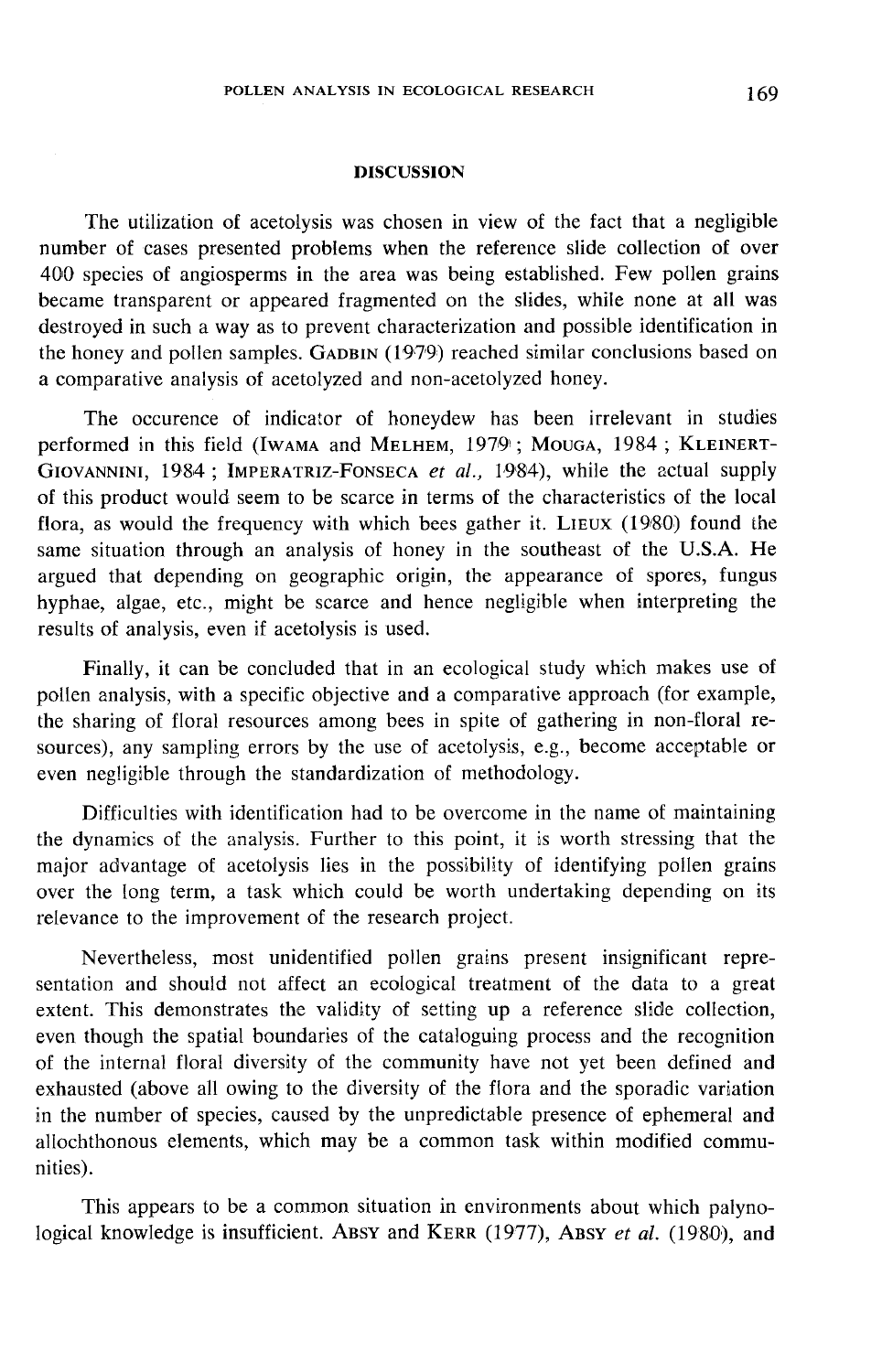ENGEL and DINGEMANS-BAKELS (1980), for example, encountered difficulties in determining the pollen grains present in the food of some stingless bees in the Amazon region and in Surinam. BARTH (1970a-d) also makes some remarks on the difficulty of identifying pollen in Brazilian honey.

Within certain limits, however, ecological investigation can dispense with identification, although it requires discrimination between polllen forms, and would not therefore be jeopardized. This is why, for example, all the *Eucalyptus* species were grouped together during the counts in the present study, so as to avoid introducing errors of sampling. In this case, it would be useful to differentiate a group rather than a species, providing this was suited to the aims of the study (which would not necessarily be limited). In his statistical analysis of the pollen content of honey, VERGERON (1964)<br>In his statistical analysis of the pollen content of honey, VERGERON (1964)<br>In his statistical analysis of the pollen content of honey, VERGERON (

admitted that the pollen grains with high percentages (around 50  $\%$ ) followed the binomial law, while those with a very low representation (about 1 %) behaved like the sequential elements of Poisson's law. This condition is a result of the basic and fundamental characteristic of the system-heterogeneity, in terms both of very different frequencies and of casual distribution of pollen grains in preparations.

Our results show that variations in the number of slides and degree of magnification at the levels investigated do not limit the theoretically possible power of the analysis : in the first case because the influence of chance on sampling would be increased by a reduction in the number of slides (from 10 to 3), leading to a drop in the amount of pollen grains subsamples from the sediment contained in the centrifuge tubes ; in the second, because it would limit the sampled areas of the slides (fewer fields) under lesser degrees of magnification  $-$  an effect analogous to that of concentration, but with an increase in the size of each field, hence without a real reduction in the area sampled on each slide.

The uniformity of sampling confirmed by applying the homogeneity test is especially important, as it estimates what occurs with all the n pairs of values in each sample and hence depends on the total similarity of the result of the counts.

The hypothesis test for the difference between population means runs up against the problem of the representation of grains with less than  $1 \%$ . The acceptance of our hypothesis, even in view of this factor which tends to increase the differences, shows that the results do not depend on the number of slides or the magnification of the microscope field (within the limits analyzed).

The eight samples analyzed were found to contain different situations, resulting from the diversity, representation and concentration of pollen. Despite these peculiarities, the observation and counting of 1000 grains at random on three slides provided good results.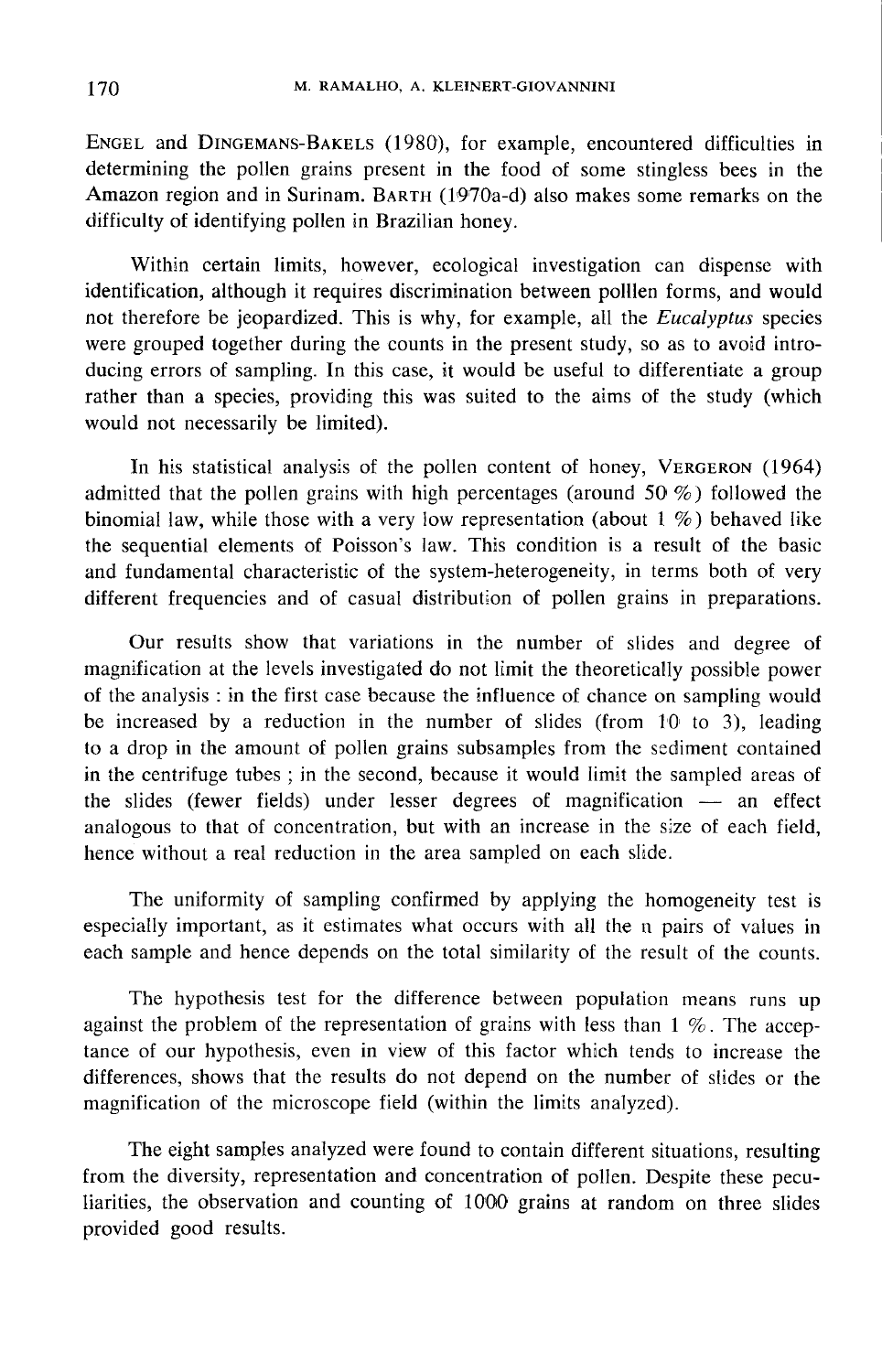It can be admitted that there are two valid option. Identification may be limited, with efforts being focused basically on the naming of different forms of pollen (which limits but does not hinder an ecological approach) and with few pollen grains being sampled in order to determine pollen categories. This approach presents certain disadvantages from the ecological standpoint, because they are more or less arbitrary and divergent depending on the research group, and hinders certain mathematical analyses which depend on precise percentage values. Alternatively, work may be designed to obtain detailed results which require exhaustive identification and precision in quantitative data. In this context, what matters is that the approach may sometimes fall short of palynological objectives in the strict sence of the term.

# ACKNOWLEDGEMENTS

The authors wish to thank Dr. Therezinha S. MELHEM for help given during the performance of this work and to Fundagdo de Amparo a Pesquisa do Estado de Sao Paulo (FAPESP - process n° 82/1401-9) for financial support.

> Received for publication in August 1985. Accepted for publication in January 1986.

#### RÉSUMÉ

### QUELQUES ASPECTS DE L'UTILISATION DE L'ANALYSE POLLINIQUE DANS LA RECHERCHE EN ÉCOLOGIE

La mise au point de méthodes analytiques applicables au miel et au pollen stockés par les abeilles dans le but d'obtenir des données qui soient exploitables du point de vue écologique présente quelques difficultés. Dans le présent travail nous avons discuté brièvement l'influence, d'une part de l'acétolyse des pollens, d'autre part du niveau taxonomique de leur identification. Dans notre domainee, alors que l'étude de la niche trophique de plusieurs espèces d'abeilles ne fait que commencer, nous avons montré que les erreurs dues à l'utilisation de l'acétolyse sont négligeables, surtout en matière d'analyse quantitative, tandis que du point de vue de l'amélioration de la connaissance palynologique de la région la méthode présente des avantages certains. Nous considérons que le niveau taxonomique de l'identification que l'on peut atteindre donne la limite des possibilités de discussion des résultats mais ne s'oppose pas à leur approche écologique. Dans le cadre de nos études la différenciation entre les formes polliniques peut suffire à la description des variables que constituent la diversité des récoltes et les chevauchements dans l'exploitation des ressources par les abeilles.

En ce qui concerne le traitement du sédiment pollinique obtenu après centrifugation, nous avons montré que sa division en sous-échantillons pour obtenir un plus grand nombre de préparations microscopiques dont chacune permet l'examen de 1 000 unités polliniques n'accroît pas nécessairement les possibilités de l'analyse compte tenu des objectifs écologiques visés. L'examen de 10 ou de 3 préparations microscopiques apporte des résultats similaires en ce qui concerne la diversité et les proportions des types polliniques (tableaux 1, 2, 3 et 4) ; le test t d'homogénéité confirme notre hypothèse. C'est la raison pour laquelle nous avons choisi de nous limiter à l'examen de trois préparations microscopiques dans les analyses portant sur les aliments stockés par les abeilles.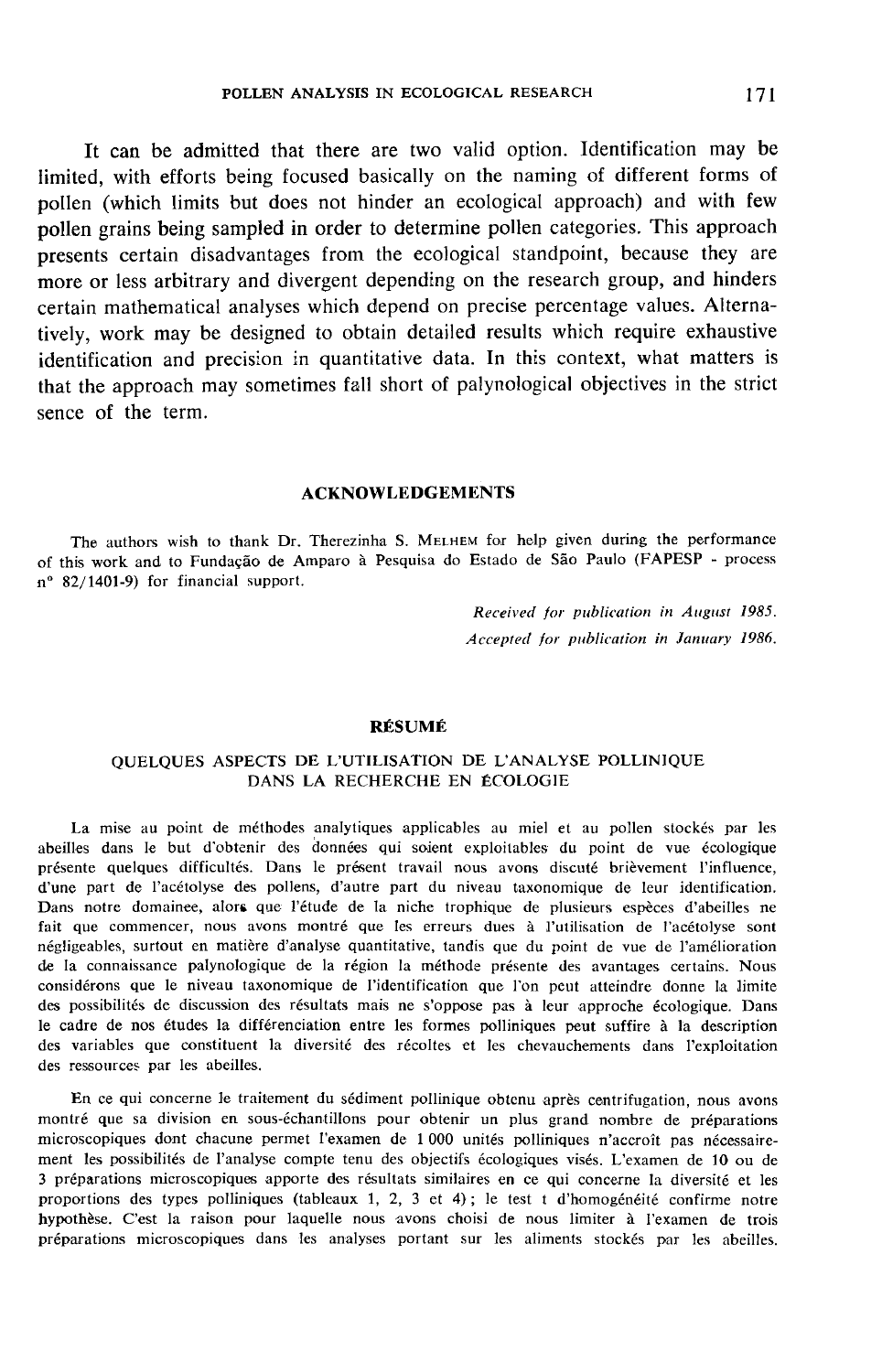#### ZUSAMMENFASSUNG

### EINIGE ASPEKTE DES GEBRAUCHS DER POLLENANALYSE IN DER ÖKOLOGISCHEN FORSCHUNG

Die Entwicklung analytischer Methoden, die anwendbar sind auf den von den Bienen eingelagerten Honig und Pollen, mit dem Zweck, Daten zu gewinnen für die ökologische Forschung, stößt immer noch auf einige Schwierigkeiten. In der vorliegenden Arbeit diskutieren wir einerseits den Einfluß der Acetolyse des Pollens andererseits des Klassifizierungsniveaus bei der Identifikation. In unserem Bereich konnten wir, obwohl die trophische Nische einiger Bienenarten erst in ihren Anfängen erforscht ist, zeigen, daß die Fehler, die durch den Gebrauch der Acetolyse entstehen, vernachlässigbar sind, vor allem bei quantitativen Analysen, während im Hinblick auf eine Verbesserung der palynologischen Kenntnisse über die Region unsere Methode gewisse Vorteile bietet. Wir stellten fest, daß das Klassifizierungsniveau bei der Identifikation, das erreicht werden kann, die Grenzen für die Diskussion der Resultate setzt, aber nicht gegen einen ökologischen Ansatz opponiert. Im Rahmen unserer Untersuchung genügte die Unterscheidbarkeit zwischen den Pollenformen zur Beschreibung der Variablen, die die Verschiedenheit der Trachten und das übereinandergreifen der Ausnutzung der Ressourcen durch die Bienen verdeutlichen.

Bei der Behandlung des Pollensediments, das durch Zentrifugation gebildet wird, konnten wir zeigen, daß die Aufteilung in Unterproben mit dem Ziel, eine größere Zahl von mikroskopischen Präparaten zu erhalten, von denen jedes die Untersuchung von 1000 Polleneinheiten erlaubt, nicht notwendigerweise die Möglichkeiten einer Analyse unter ökologischen Gesichtspunkten verbessert. Die Untersuchung von 10 oder von 3 Präparaten ergab, was die Verschiedenheit und den Anteil der Pollentypen betraf, ähnliche Resultate (Tab. 1, 2, 3 und 4) ; ein T-Test auf Homogenität bestätigte unsere Hypothese. Aus diesem Grunde haben wir uns entschlossen, uns auf die Untersuchung von 3 mikroskopischen Präparaten zu beschränkten, wenn eine Analyse von eingelagertem Futter der Bienen angefertigt werden soll.

#### **REFERENCES**

- ABSY M.L., KERR W.E., 1977. Algumas plantas visitadas para obtenção de pólen por operárias de Melipona seminigra merrilae em Manaus. Acta Amazônica, 7 (3), 309-315. ABSY M.L., KERR W.E., 1977. — Algumas plantas visitadas para obtenção de pólen por operárias<br>de *Melipona seminigra merrilae* em Manaus. Acta Amazônica, 7 (3), 309-315.<br>ABSY M.L., BEZERRA E.B., KERR W.E., 1980. — Plantas m
- Melipona da Amaz6nia. Acta Amaz6nica, 10 (2), 271-181. ABSY M.L., BEZERRA E.B., KERR W.E., 1980. — Plantas melíferas utilizadas por 2 espécies de *Melipona* da Amazônia. *Acta Amazônica*, 10 (2), 271-181.<br>BARTH O.M., 1970 a. — Análise microscópica de algumas amostras de mel. 1
- dominante. An. Acad. brasil. Ciên., 42 (2), 351-366.
- BARTH O.M., 1970 b. Análise microscópica de algumas amostras de mel. 2 Pólen acessório. An. Acad. brasil. Ciên., 42 (3), 571-592.
- BARTH O.M., 1970 c. Análise microscópica de algumas amostras de mel. 3 Pólen isolado. An. Acad. brasil. Ciên., 42 (4), 747-772. An. Acad. brasil. Cien., 42 (3), 5/1-592.<br>
BARTH O.M., 1970 c. — Análise microscópica de algumas amostras de mel. 3 - Pólen isolado. An.<br>
Acad. brasil. Ciên., 42 (4), 747-772.<br>
BARTH O.M., 1970 d. — Análise microscópica de
- BARTH O.M., 1970 d. Análise microscópica de algumas amostras de mel. 4 Espectro polínico de algumas amostras de mel do Estado do Rio de Janeiro. Rev. bras., Biol., 30 (4), 575-581.
- BARTH O.M., 1971. Análise microscópica de algumas amostras de mel. 6 Espectro polínico de algumas amostras de mel dos Estados da Bahia e do Ceará. Rev. bras., Biol., 31 (4), 431-434.
- (Meliponinae, Hymenoptera) in Surinam (South America). Apidologie, 11 (4), 341-350.